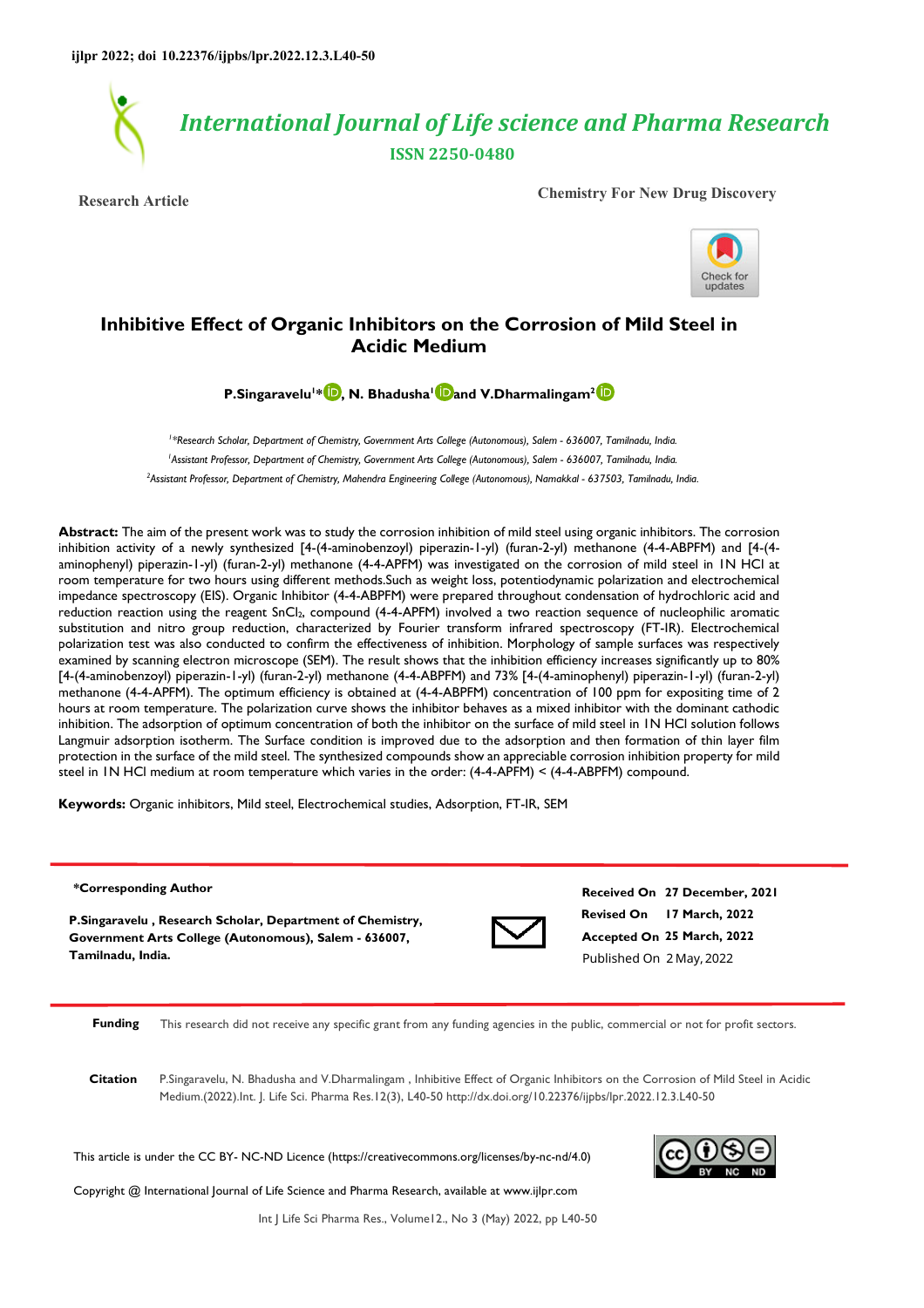## **1. INTRODUCTION**

Mild steel is used in many industrial and structural applications due to its good mechanical strength and relatively low  $cost^{1,2}$ . Acidic solutions commonly used in many industrial activities, including the steelmaking finishing process, constitute unfriendly corrosive media for mild steel<sup>3</sup>. The use of organic corrosion inhibitors has been identified as one of the most economical ways of reducing corrosion rate and protecting steel-made industrial facilities against corrosion. Mild steel undergoes severe corrosion in pickling processes. Hydrochloric and sulfuric acids are widely used for pickling and descaling of mild steel<sup>4</sup>. Generally, the heterogeneous organic compounds having higher basicity and electron density on the hetero atoms such as N, O, and S, have tendency to resist corrosion. Nitrogen and oxygen are the active centers for the process of adsorption on the metal surface. These compounds can adsorb on the metal surface, block the active sites on the surface and thereby reduce the corrosion attack. The efficiency of these compounds as corrosion inhibitors can be attributed to the number of mobile electron pairs present, the p orbital character of free electrons and the electron density around nitrogen and oxygen atoms<sup>5-7</sup>. In a recent year, many researchers synthesized many organic compounds and they were utilized as corrosion inhibitors in various acidic mediums. A research article stated that 5-Amino-2-chloro-3-Picoloine (ACP) corrosion inhibitor was used in 1.11N HCl medium which shows inhibition efficiency of 85.39%<sup>8</sup>. Using Formazan derivative products were synthesized and used as an inhibitor in 1.11N HCl medium at three different temperatures it shows IE at 303K -79.21%, 353K-67.94% and 403K-60.67%<sup>9</sup>. In IM sulphuric acid and 1M HCl, a group of oxadiazoles compounds were used as corrosion inhibitors where the efficiency denoted >90 % in IM HCI than in I M sulfuric acid (IE%-70)<sup>10</sup>. Inhibition efficiency 96.8% of Schiff's base triazole compound against IM HCl was identified and reported<sup>11</sup>. Previously existing data show that organic compounds act by forming surface film at metal/electrolyte interfaces<sup>12, 13</sup>. Generally, adsorption of these inhibitors is influenced by numerous factors including chemical structure, electronic distribution, and nature of metal and testing medium $14$ . Literature survey reveals that heterocyclic's containing nitrile groups act as efficient corrosion inhibitors for metals in different testing media<sup>15–17</sup>. The selection of inhibitors for different processes is screened for various reasons by considering its availability and nontoxicity. This is in combination with the specific characteristics of many corrosion retarding substances, which partially demands the mixed mode inhibitors obtain high corrosion inhibition. Considering costs of most common corrosion inhibitors, recently researchers focused on identifying new groups of inexpensive and effective inhibitors to address future environmental and safety needs. Hence, the identification of drugs as effective corrosion inhibitors for metals in acidic medium has paid good attention<sup>18−21</sup>. Therefore, keeping an eye on the industrial and environmental scenarios, the present study deals with the synthesis of two

organic inhibitors namely [4-(4-aminobenzoyl) piperazin-1 yl)(furan-2-yl)methanone (4-4-ABPFM) and [4-(4aminophenyl)piperazin-1-yl)(furan-2-yl) methanone (4-4- APFM) and their application for the first time as corrosion inhibitors on mild steel in 1N HCl medium time of 2 hours at room temperature in the concentration range of 10 ppm to 100 ppm. The inhibitive activity of (4-4-ABPFM) and (4-4- APFM) is examined successively via weight loss measurement,<br>Fourier transform infrared spectroscopy (FT-IR), Fourier transform infrared spectroscopy (FT-IR), electrochemical impedance spectroscopy (EIS), potentiodynamic polarization, Langmuir isotherm calculation, scanning electron microscopy (SEM).

# **2. MATERIALS AND METHODS**

#### *2.1 Materials used for Corrosion Studies*

Most commonly used mild steel specimens with the following composition were Fe = 99.720, Ni = 0.017, Mo = 0.016, Cr = 0.049,  $S = 0.014$ ,  $p = 0.017$ ,  $Si = 0.009$ ,  $Mn = 0.142$ ,  $C = 0.016$ . According to  $ASTM<sup>22</sup>$  the specimens were cut into 5cm x 1cm size and punched a hole at the top with numbers for immersing into the test sample. In order to remove the dust the specimens were subject into a pickling bath of specific composition, which contains Con.HCl – 1 lit,  $Sb_2O_3 - 20g$ ,  $SnCl<sub>2</sub>2H<sub>2</sub>O - 50 g$  at a room temperature (30°C) for about 20-30 mines.

# *2.1.1 Testing Sample*

Triethylamine, stannous chloride, 4-fluoronitrobenzene, 1-(2 furoyl) piperazine, potassium carbonate and other reagents used analytical grade chemicals. All the solutions were prepared by using AR grade and by using doubled distilled water. 1N HCl solution was prepared by diluting 89mL of 11.3N HCl to 1000mL. Inhibitor Solutions: Using the crude synthesized organic compound [4-(4aminobenzoyl)piperazin-1-yl)(furan-2-yl)methanone (4-4-ABPFM) and [4-(4 aminophenyl)piperazin-1-yl)(furan-2-yl)methanone (4-4- APFM) were prepared by dissolving 1gm respectively in one liter of 1 N HCl. This stock solution was diluted to 10, 20, 40, 60, 80, and 100 ppm using 1 N HCl solution.

#### *2.1.2 Weight Loss Method*

As per the procedure, MS specimens were cut according to the ASTM standard. The material was pickled in a pickling solution and dried in desiccators. Specimens were stored in desiccators after taking the initial weight and each run of the weight loss method was carried out in 100 mL of a beaker containing test solution with and without inhibitor. A similar procedure was carried out for both inhibitors for two hours at room temperature. Using the following equations readings were calculated.

Corrosion rate 
$$
K = \frac{8.76 \times 10000 \text{ W}}{\text{ATD}}
$$
  
Inhibition efficiency IE% =  $\frac{W_U - W_I}{W_U} \times 100$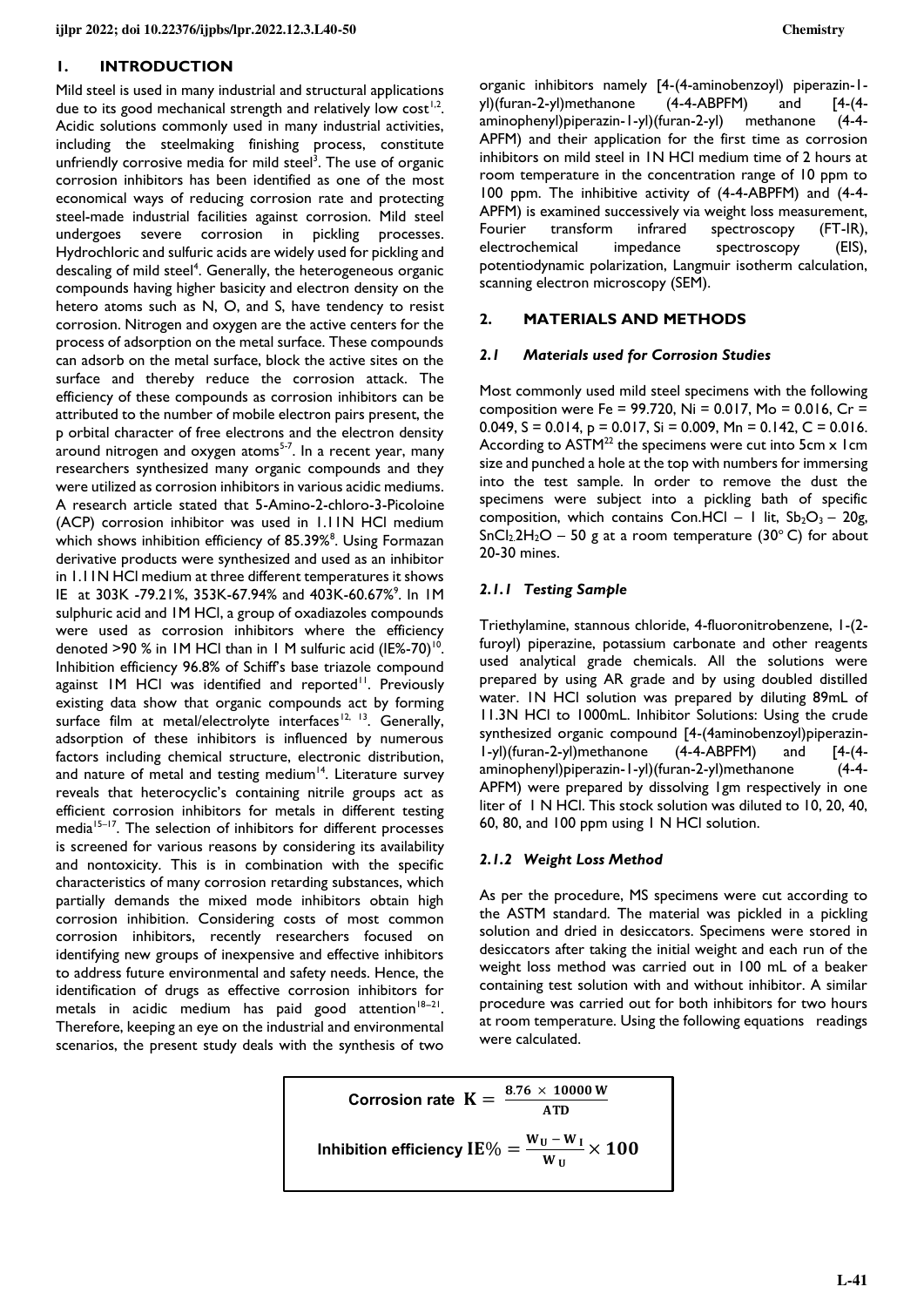#### **ijlpr 2022; doi 10.22376/ijpbs/lpr.2022.12.3.L40-50 Chemistry**

Where, T is a time of exposure in h, W is a weight loss<sup>26</sup> of test specimen in g, A is an area of the test specimen in cm<sup>2</sup>, D is the density of material in  $g \text{ cm}^3$ .

#### *2.2 Adsorption parameters*

Adsorption parameters such as the adsorption of free energy ( $\Delta G_{ads}$ ), adsorption of enthalpy ( $\Delta H_{ads}$ ) and entropy of adsorption  $( \Delta S_{\text{ads}} )$  were calculated using Langmuir adsorption isotherm, which is presented by the following<sup>4</sup>.

$$
\frac{C_{inh}}{\theta} = \frac{1}{K_{ads}} + C_{inh}
$$

Where  $C_{inh}$  is the inhibitor concentration,  $K_{ads}$  is the equilibrium constant,  $\theta$  is surface coverage.

$$
\log\left(\frac{\theta}{1-\theta}\right) = \log A + \log C_{\text{inh}} - \frac{Q_{\text{ads}}}{2.303RT}
$$

Where, A is a constant,  $Q_{ads}$  is the heat of adsorption or enthalpy of adsorption.

Equilibrium constant K<sub>ads</sub>was calculated from the intercepts (1/K<sub>ads</sub>) of the straight line obtained from the plot of C<sub>inh</sub>. θ Vs C<sub>inh</sub>. The free energy of adsorption was calculated by substituting the equilibrium constant value in the equation.

$$
\Delta G_{ads} = - RTln (55.5 K_{ads})
$$

The plot of log (θ /1-θ) Vs 1000 / T at various concentrations of inhibitors yield a straight line. The slope of the straight line is -  $\Delta H_{ads}$  /2.303R. Activation of enthalpy of ( $\Delta H_{ads}$ ) is calculated from the slope value. The activation of entropy ( $\Delta S_{ads}$ ) is obtained from the equation $\mathbf{u}^{\mathbf{u}}$ .

$$
\Delta G_{ads} = \Delta H_{ads} - T\Delta S_{ads}
$$

#### *2.3 Electrochemical measurements*

Mild Steel (MS) material was cut into  $1 \times 1$  cm<sup>2</sup>. The working electrode is molded with Araldite, I cm<sup>2</sup> of the working electrode to be immersed into a test solution. The uncovered surface was polished by using various grits of emery paper and using acetone it was degreased. In a test solution, the three electrodes were immersed and steady-state potential was identified and leftover for 20 mines<sup>24</sup>. Using a lugging capillary

tube the potential of the electrode which is used (MS) and calomel electrode (SCE) was measured. Throughout the experiments were carried out at room temperature. The resultant current was measured by applying constant potential at an approximate voltage of  $\pm$  200 mV. The values of Tafel slopes, βa, βc and current density were obtained by the extrapolation of the values obtained from polarization curves. The inhibition efficiency was calculated using the following formula,

$$
IE\% = \frac{I_{corr} - I_{corr(i)}}{I_{corr}} \times 100
$$
\n
$$
I_{corr} = \text{Corrosion current density in the absence of inhibitor}
$$
\n
$$
I_{corr(i)} = \text{Corrosion current density in the presence of an inhibitor.}
$$

A frequency range of 10 kHz to 0.01 Hz was performed for AC impedance study and the same type of electrode set up which is used for potentiodynamic polarization study.  $R_s$ - solution resistance and  $R_t$ - total resistance were attained between high to low frequency. Which intercepts on the  $Z'$  axis, which is associated with the Nyquist plot respectively. Using the formula  $C<sub>d</sub>$  values were calculated<sup>26</sup>.

IE % = 
$$
\frac{R_{ct(i)} - R_{ct}}{R_{ct(i)}}
$$
 x 100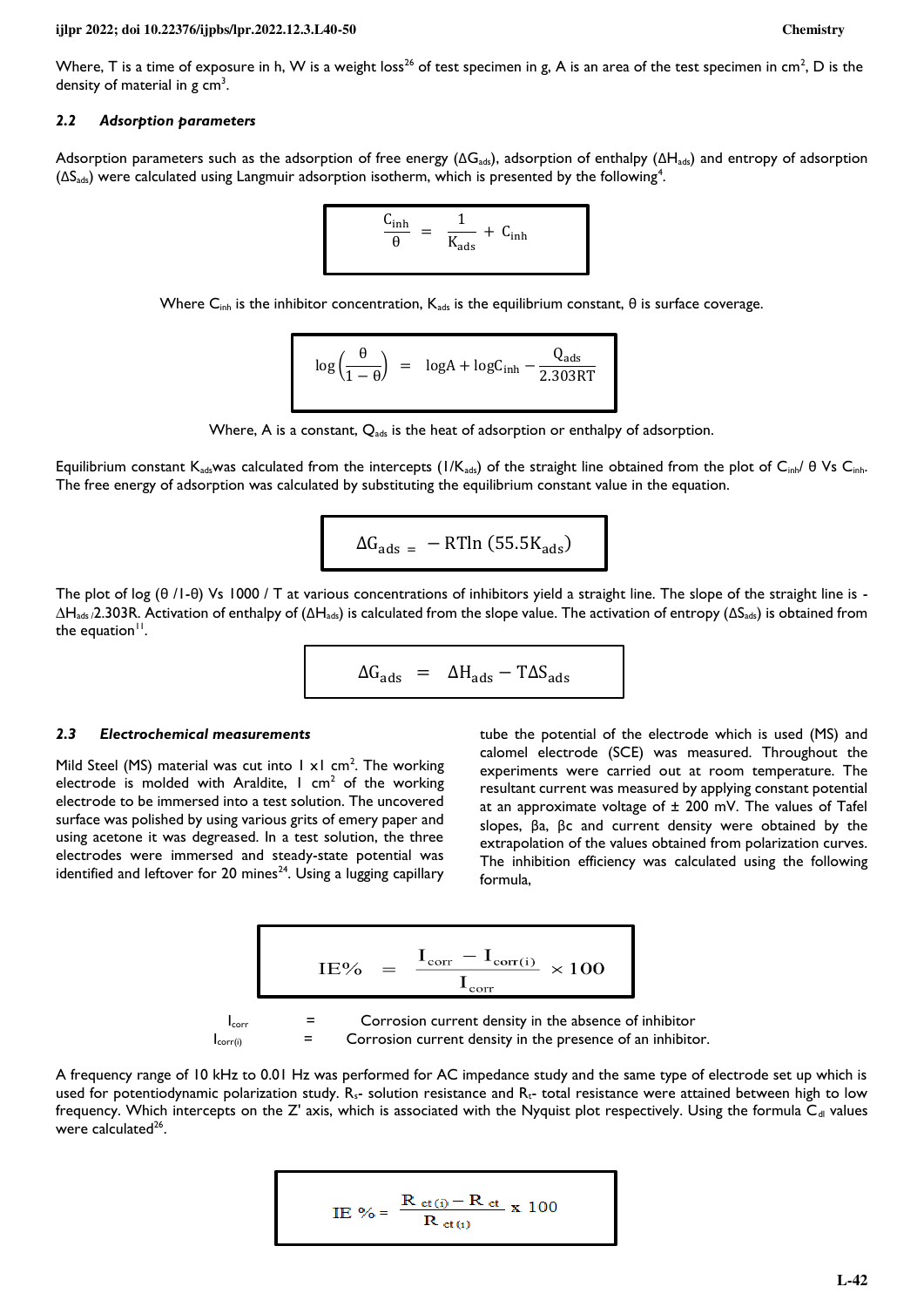#### *2.4 Scanning Electron Microscopy (SEM)*

Before testing the SEM, mild steel material was cut into three cubes with a side length of 0.3 cm. Polishing on 400–7000 mesh grit paper which turns the surface into the flat before testing. Two mild steel cubes were separately immersed in 1N HCl in the absence and presence of the inhibitors for 2 hrs at room temperature<sup>26</sup>.

# **3. RESULT AND DISCUSSION**

# *3.1 Synthesis of [4-(4-aminobenzoyl)piperazin-1 yl](furan-2-yl)methanone*

The synthesis of [4-(4-aminobenzoyl)piperazin-1-yl](furan-2 yl)methanone is outlined in Scheme 1. 4-nitrobenzoyl chloride was reacted with 1-(2-furoyl) piperazine in the presence of triethylamine to form the [4-(furan-2-carbonyl) piperazin-1yl] (4-nitrophenyl) methanone. The resulting reaction was subjected to a reduction reaction using the reagent  $SnCl<sub>2</sub>$  to form the compound [4-(4-aminobenzoyl) piperazin-1-yl] (furan-2-yl) methanone.





#### *3.1.1 Fourier Transform Infrared Spectroscopy (FT-IR)*

The FT-IR spectrum of [4-(furan-2-carbonyl) piperazin-1-yl] (4 nitro phenyl) methanone (Fig. 1) showed absorption bands in 1625 cm<sup>-1</sup> confirming the presence of carbonyl carbon C=O.



**Fig.1. FT-IR spectrum of [4-(furan-2-carbonyl) piperazin-1-yl] (4 nitro phenyl) methanone**

The strong band appeared in 1530 cm<sup>-1</sup> and 1350 cm<sup>-1</sup>due to NO2 stretching frequencies. Two bands at stretching frequencies in 2923 cm<sup>-1</sup> and 2862 cm<sup>-1</sup> due to CH symmetric and asymmetric frequencies<sup>25</sup>, respectively (Fig.1). In the FT-IR spectrum of Fig. 2, reduction of nitro group was confirmed by the disappearance of the  $NO<sub>2</sub>$  group absorption band at 1530

 $cm^{-1}$  and 1350  $cm^{-1}$  with the appearance of amine NH<sub>2</sub> absorption band<sup>26</sup> at 3334  $cm^{-1}$  and 3221  $cm^{-1}$ . The FT-IR spectrum of Fig. 2 indicated band at 1606 cm<sup>-1</sup> for C=O stretch<sup>27</sup>, 1261 cm<sup>-1</sup> for C-N stretch<sup>26</sup>, and 1171 cm<sup>-1</sup> for C-O stretching frequencies.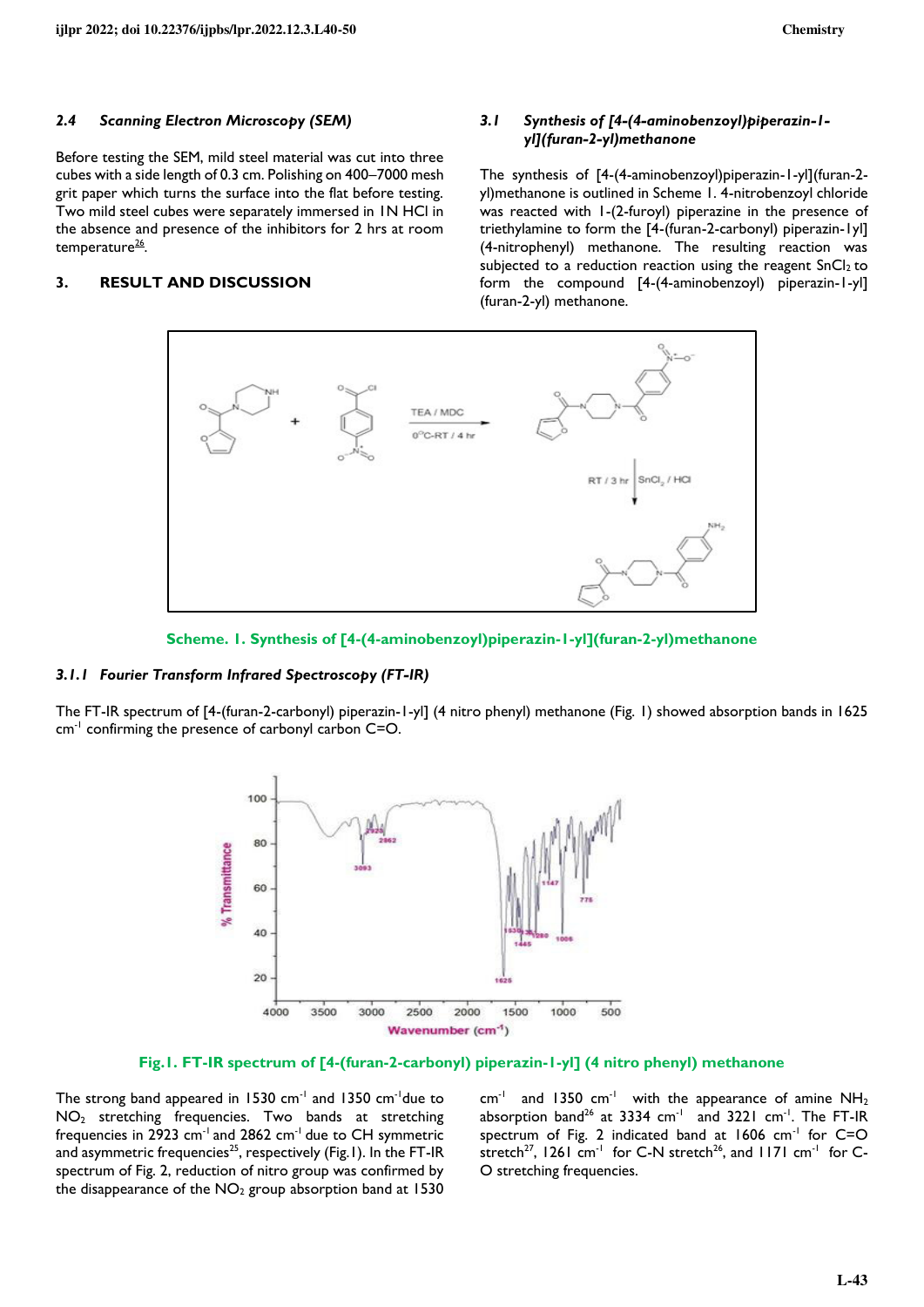

# **Fig. 2. FT-IR spectrum of [4-(4-aminobenzoyl) piperazin-1-yl] (furan-2-yl) methanone**

# *3.2 Synthesis of [4-(4-aminophenyl) piperazin-1-yl] (furan-2-yl) methanone*

Synthesis of [4-(4-aminophenyl) piperazin-1-yl] (furan-2-yl) methanone involved a two reaction sequence of nucleophilic aromatic substitution and nitro group reduction. 4fluoronitrobenzene was first substituted by aromatic nucleophilic displacement with 1-(2-furoyl) piperazine to give the product. The reaction was carried out in the presence of potassium carbonate base and acetonitrile solvent at 70°C. The nitro group of [(furan-2-yl) [4-(4-nitrophenyl) piperazin-1-yl] methanone was reduced by a similar synthetic pattern.



**Scheme 2. Synthesis of [4-(4-aminophenyl) piperazin-1-yl] (furan-2-yl)methanone** 

# **3.2.1. Fourier Transform Infrared Spectroscopy (FT-IR)**



**Fig. 3. FT-IR spectrum of [furan-2-yl) 4-(4-nitrophenyl) piperazin-1-yl] methanone**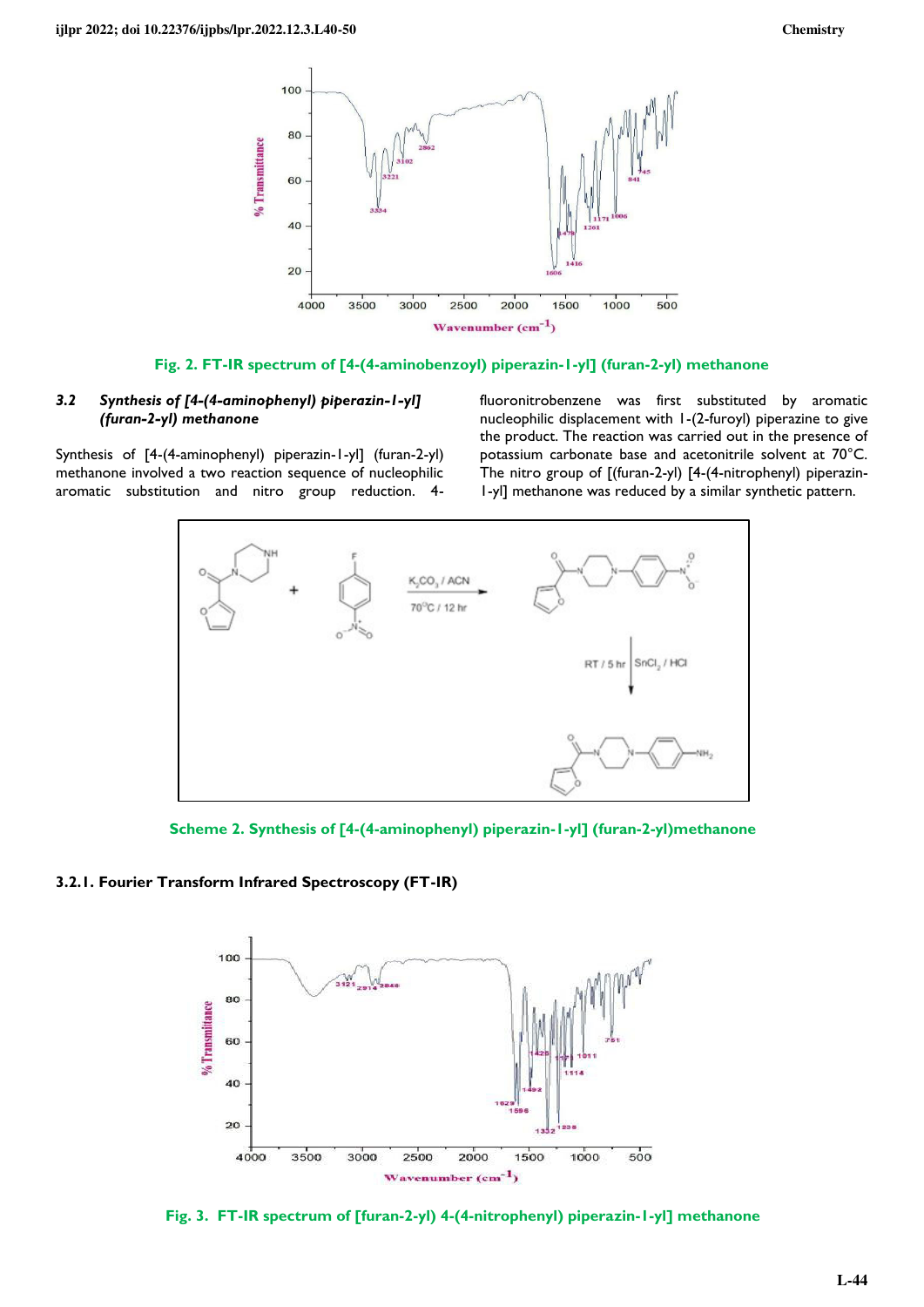The FT-IR spectrum of [furan-2-yl) 4-(4-nitrophenyl) piperazin-1-yl] methanone showed stretching bands at 1492  $cm^{-1}$  and 1332 cm<sup>-1</sup> for NO<sub>2</sub> group<sup>28</sup> (Fig.3). The characteristic absorption bands at 1629  $cm^{-1}$  (C=O stretch), 1596 $cm^{-1}$  (C-C stretch), 1238cm<sup>-1</sup> (C-N stretch) and 1171cm<sup>-1</sup> (C-O stretch) confirmed the expected product. In the FT-IR spectrum of [4- (4-aminophenyl) piperazin-1-yl] (furan-2-yl) methanone,

reduction of nitro group was confirmed by the disappearance of the  $NO<sub>2</sub>$  group absorption band at 1492 cm<sup>-1</sup> and 1332 cm<sup>-</sup>  $<sup>1</sup>$  with the appearance of amine NH<sub>2</sub> absorption band at 3423</sup> cm<sup>-1</sup>and 3344cm<sup>-1</sup> (Fig. 4). The FT-IR spectrum of  $[4-(4-1)]$ aminophenyl) piperazin-1-yl] (furan-2-yl) methanone indicated band at 1625 cm<sup>-1</sup> for C=O stretch, 1275 cm<sup>-1</sup> for C-N stretch, 1176 cm<sup>-1</sup> for C-O stretch and 940 cm<sup>-1</sup> bend.



**Fig.4. FT-IR spectrum of [4-(4-aminophenyl) piperazin-1-yl] (furan-2-yl) methanone** 

## *3.3 Determination of Corrosion rate, inhibition efficiency (IE), and surface coverage*

The various corrosion parameters such as corrosion rate (CR), inhibition efficiency (IE), and surface coverage were obtained from the weight loss method for mild steel in 1N HCl without and with the various concentrations of (4-4-ABPFM) and (4-4-APFM) inhibitor ranges from 10 ppm to 100 ppm at room temperature for two hours which is tabulated in Table-1. The inhibition efficiency was found to be increased with an increase in the concentration of the inhibitors $2^{9-30}$ .

| Table. I. Weight loss parameters of inhibitors on mild steel corrosion in IN HCI |                                       |                                     |                                       |                                     |  |
|----------------------------------------------------------------------------------|---------------------------------------|-------------------------------------|---------------------------------------|-------------------------------------|--|
| at room temperature for two hours                                                |                                       |                                     |                                       |                                     |  |
|                                                                                  | (4-4-ABPFM)                           |                                     | $(4-4-APFM)$                          |                                     |  |
| <b>Concentration of the inhibitors</b><br>(ppm)                                  | <b>Rate of</b><br>corrosion<br>(mmpy) | <b>Inhibition efficiency</b><br>(%) | <b>Rate of</b><br>corrosion<br>(mmpy) | <b>Inhibition efficiency</b><br>(%) |  |
| <b>Blank</b>                                                                     | 10.5506                               | ---                                 | 23.9989                               | $- - -$                             |  |
| 10                                                                               | 7.8988                                | 30.98                               | 19.0028                               | 27.55                               |  |
| 20                                                                               | 7.1501                                | 43.66                               | 14.1427                               | 32.50                               |  |
| 40                                                                               | 5.8690                                | 49.29                               | 11.4822                               | 39.93                               |  |
| 60                                                                               | 4.8295                                | 57.04                               | 11.1032                               | 59.24                               |  |
| 80                                                                               | 2.8977                                | 72.53                               | 7.1328                                | 70.27                               |  |
| 100                                                                              | .2681                                 | 80.28                               | 6.4641                                | 73.06                               |  |

**\****Inhibition efficiency is 4-4-ABPFM > 4-4-APFM*



**Fig.5. Comparison of Corrosion rate of (4-4-ABPFM) and (4-4-APFM) inhibitor on mild steel at room temperature for two hours**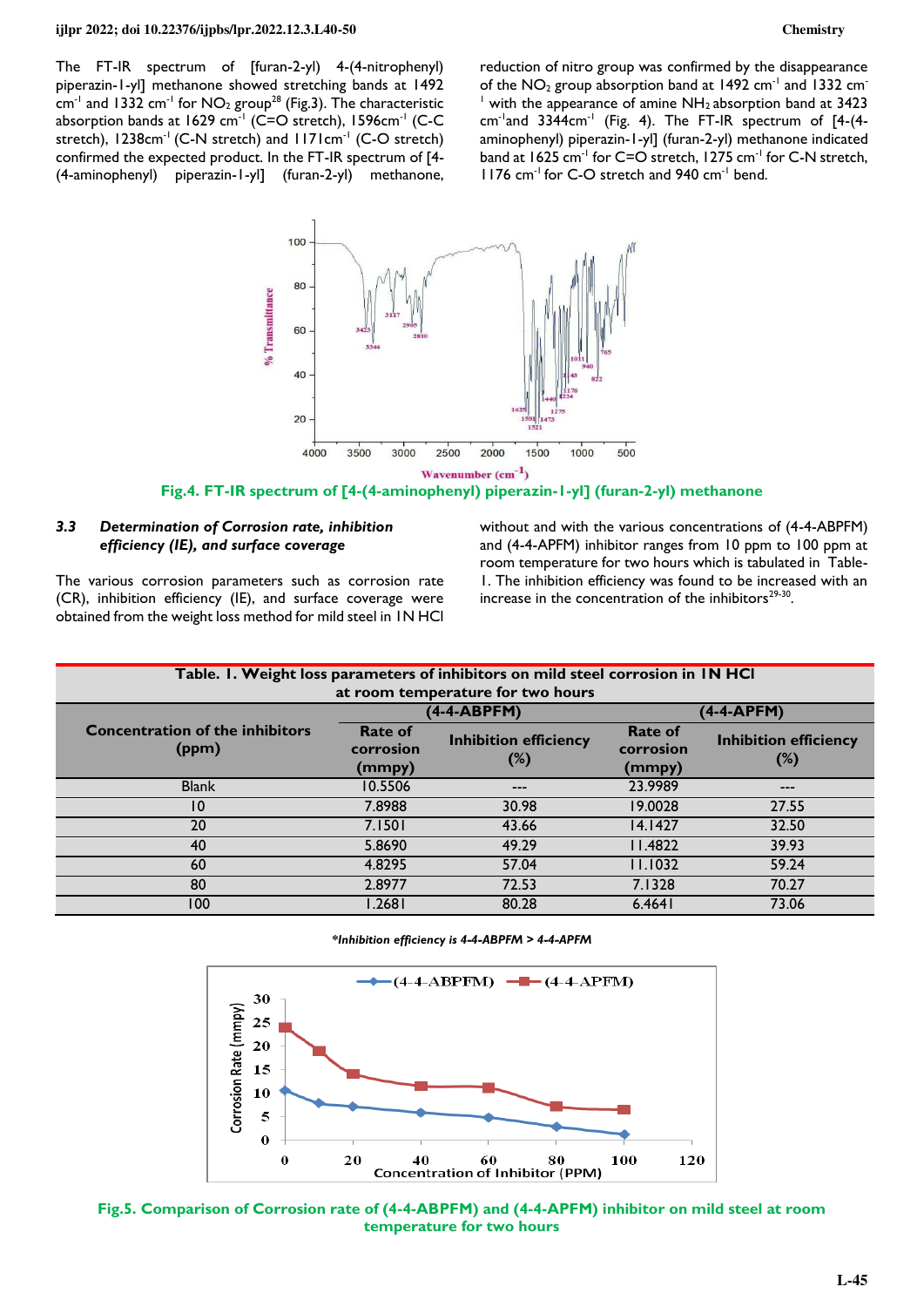The maximum inhibition efficiency of (4-4-ABPFM) was 80.28 % and for (4-4-APFM) 73.06% was obtained at 100 ppm of an optimum concentration which is due to the formation of a protective layer by the added inhibitors. Fig. 5 and 6 represent the comparison of corrosion rate and inhibition efficiency of (4-4-ABPFM) and (4-4-APFM) inhibitors.



**Fig. 6. Comparison of Inhibition Efficiency of (4-4-ABPFM) and (4-4-APFM) inhibitor on mild steel at room temperature for two hours** 

### *3.4 Adsorption isotherm*

Weight loss method were carried out to understand the fundamental information on the interaction between the inhibitors and mild steel surface coverage (θ) which is

investigated by the adsorption isotherms with an optimum concentration of (4-4-ABPFM) and (4-4-APFM) in 1N HCl at room temperature for two hours. The values of surface coverage (θ) for optimum concentrations of (4-4-ABPFM) and (4-4-APFM) are given in Table. 2.

| Table 2. Langmuir adsorption isotherm for adsorption of (4-4-ABPFM) and (4-4-APFM)<br>on mild steel in IN HCI |                  |                                      |                                                |                      |  |
|---------------------------------------------------------------------------------------------------------------|------------------|--------------------------------------|------------------------------------------------|----------------------|--|
| <b>Concentration (M)</b>                                                                                      | <b>Inhibitor</b> | <b>Surface</b><br>$coverage(\theta)$ | $\Delta G_{\text{ads}}$ KJ / mol <sup>-1</sup> | $K \times (10^{-2})$ |  |
| <b>100 PPM</b>                                                                                                | $(4-4-ABPFM)$    | 0.80                                 | $-10.051$                                      | 1.80                 |  |
|                                                                                                               | (4-4-APFM)       | 0.73                                 | $-7.321$                                       | .80                  |  |

#### **\*θ = 4-4-ABPFM (0.80)>4-4-APFM (0.73)**

A plot of C/θ versus C gave a straight line with unit slope suggest that the adsorption of (4-4-ABPFM) and (4-4-APFM) on the metal surface is conforming to Langmuir isotherm<sup>31,32</sup>, there is no interactive or repulsive force between the

adsorbed molecules and mild steel surface. The adsorption of various concentrations of (4-4-ABPFM) and (4-4-APFM) on the surface of mild steel in 1N HCl solution follows Langmuir adsorption isotherm as shown in Fig. 7.



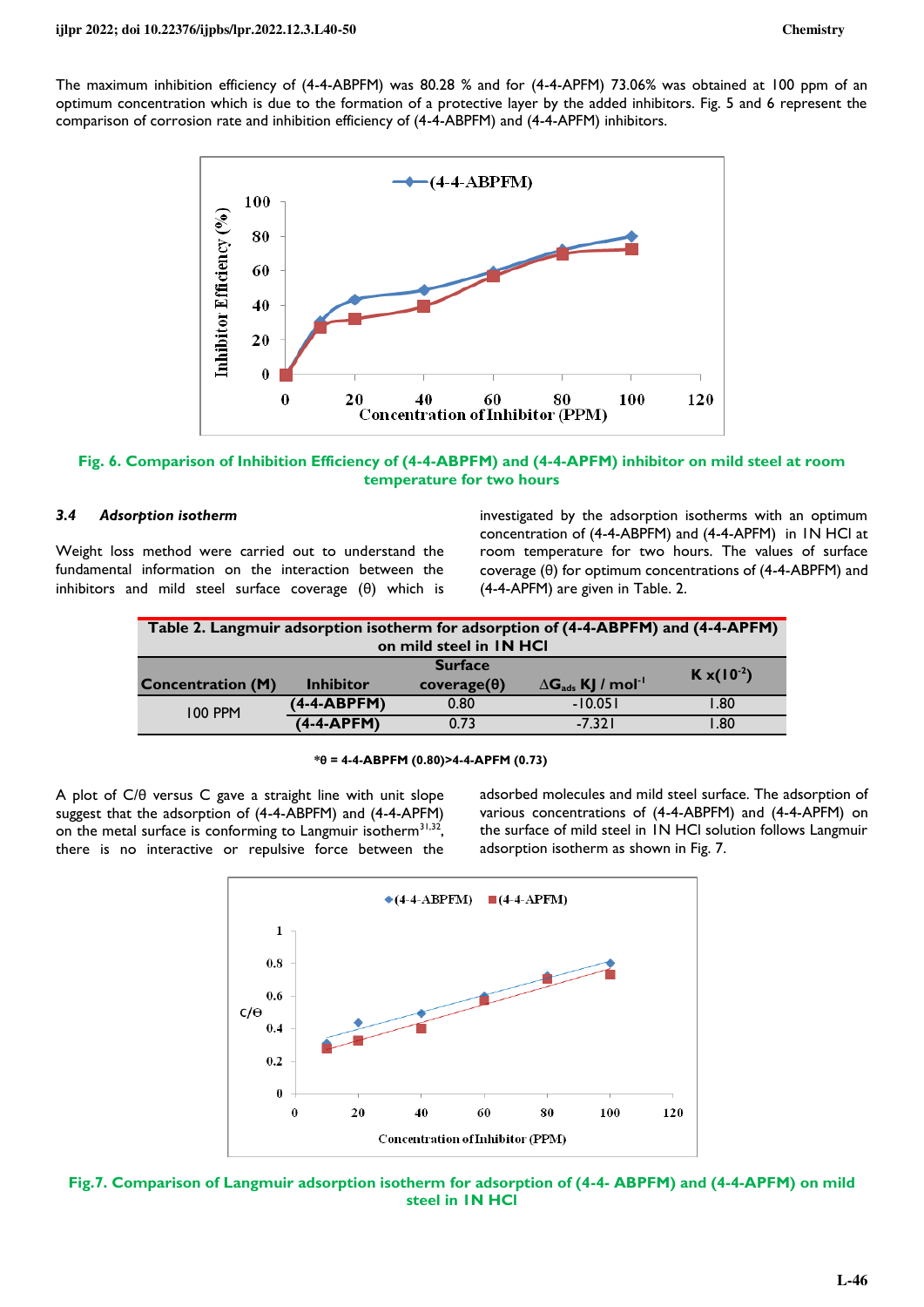The adsorption of (4-4-ABPFM) and (4-4-APFM) on a mild steel surface made a blockade for mass and charge transfer. This situation led to the protection of a mild steel surface from the action of aggressive ions in 1N HCl solution. The degree of protection increased with surface coverage by the adsorbed molecules. Therefore the inhibitors show physical and no chemical adsorption. It indicates the force of electrostatic drive of attraction that took place between inhibitor molecules and the surface of the metal. Adsorption of free energy  $(\Delta G_{ads})$ , in 1N HCl, was found to be -10.051kJmol<sup>−</sup><sup>1</sup> in (4-4-ABPFM) and -7.321 k|mol<sup>-1</sup> in (4-4-APFM). The values indicate physisorption taken place in these inhibitor systems.

#### *3.5 Electrochemical measurements*

#### *3.5.1 Potentiodynamic Polarization Studies*

Corrosion on mild steel in 1N HCl with the inhibitory effect of 4-4-ABPFM and 4-4-APFM at room temperature was studied using Potentiodynamic polarization studies and it is depicted clearly in Fig. 8 at optimum concentration. Tafel slopes like the Cathodic shift and anodic shift (-βa and -βc) were calculated using polarization values of various potentiodynamic parameters, E<sub>corr</sub> - corrosion potential and I<sub>corr</sub> - corrosion current was also calculated. There is a shift in the cathodic region due to the adsorption factor of the inhibitor over the mild steel surface which is observed from the *Ecorr*values.



# **Fig.8. Potentiodynamic polarization curves of mild steel in 1NHCl in the absence and presence of the inhibitors at room temperature**

This indicates the controlling nature of the inhibitor which actively blocks the sites on the surface of the metal in an acidic medium. This evidence explains that there is considerable polarization access at the cathode. The inhibitive action of the inhibitor molecule on mild steel in the acidic medium at different temperatures is a cathodic type of inhibitor. From

Table. 3 potentiodynamic polarization parameters are represented which shows variability on Tafel slopes and reveals that inhibitor at all concentrations at different temperatures shows the corrosion mechanism process at the cathode<sup>33-35</sup>. At three different temperatures in comparison, Icorr values decreased.

| Table 3. Polarization parameters of mild steel electrode immersed in the absence and the presence of the |              |       |                                                                   |        |                               |                              |       |
|----------------------------------------------------------------------------------------------------------|--------------|-------|-------------------------------------------------------------------|--------|-------------------------------|------------------------------|-------|
| inhibitors at room temperature                                                                           |              |       |                                                                   |        |                               |                              |       |
| Name of the Inhibitor                                                                                    | Conc.(ppm)   |       |                                                                   | Ecorr  | <b>I</b> corr                 | <b>Corrosion rate (mmpy)</b> | IE    |
|                                                                                                          |              |       | $-\beta a$ -βc<br>(mV dec <sup>-l</sup> ) (mV dec <sup>-l</sup> ) |        | $(mV)$ (mA cm <sup>-2</sup> ) |                              | %     |
|                                                                                                          | <b>Blank</b> | 7.016 | 5.900                                                             | $-570$ | 18.103                        | 210.36                       | ---   |
| 4-4-ABPFM                                                                                                | 100          | 9.759 | 4.049                                                             | $-361$ | 3.432                         | 91.700                       | 81.04 |
| 4-4-APFM                                                                                                 | 100          | 7.525 | 4.496                                                             | $-426$ | 4.213                         | 35.150                       | 76.72 |

*\*IE % = 4-4-ABPFM (81.04 >4-4-APFM (76.72)* 

#### *3.5.2 Electrochemical Impedance Studies*

The efficiency of the inhibitor EIS - Electrochemical impedance spectroscopy is the best method. This method clearly explains the adhesive nature of the inhibitor over the mild steel surface in a 1N HCl medium. For different corrosion system features of EIS Spectra were shown based on their charge transfer control, diffusion control or a mixer type of inhibitor. From EIS data (Nyquist plot), the mechanism of corrosion can be identified. Electrochemical interface which in term referred to as electrical features can be interpreted using EIS data<sup>36</sup>.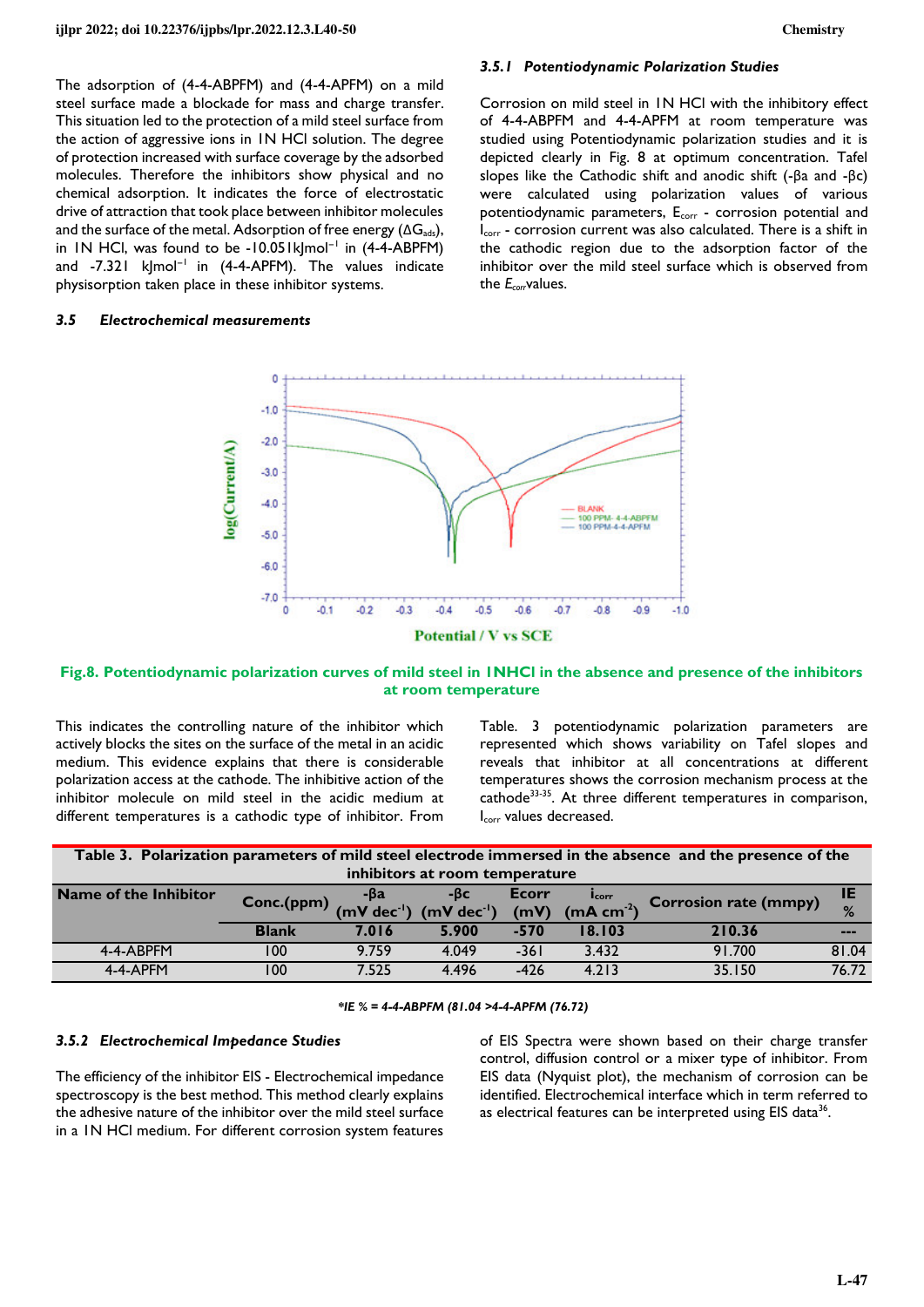|                                  | Table 4. AC impedance for Mild Steel in IN HCI medium with 4-4-ABPFM and 4-4- |  |  |  |
|----------------------------------|-------------------------------------------------------------------------------|--|--|--|
| <b>APFM</b> at room temperature. |                                                                               |  |  |  |

| Name of the Inhibitor | <b>Concentration (ppm)</b> | Rct (Ohm cm <sup>2</sup> ) Cdl ( $\mu$ F/ cm <sup>2</sup> ) I.E % |        |               |  |  |  |
|-----------------------|----------------------------|-------------------------------------------------------------------|--------|---------------|--|--|--|
|                       | <b>Blank</b>               | 22.54                                                             | 805.22 | $\frac{1}{2}$ |  |  |  |
| 4-4-ABPFM             | 00                         | 81.32                                                             | 245.65 | 81.03         |  |  |  |
| 4-4-APFM              | 00                         | 59.84                                                             | 698.51 | 62.33         |  |  |  |



*\*Rct (Ohm cm<sup>2</sup> )4-4-ABPFM (81.32) > 4-4-APFM (59.84)*

**Fig.9. A.C. Impedance curves of mild steel electrode immersed in 1N HCl in the absence and presence of the inhibitors at room temperature** 

Due to the heterogeneous surface of the surface and roughness of the electrodes are often referred to as dispersion of frequency. The real axis with a semicircle at the center under which gives a Nyquist plot represents the solid electrode's characteristic features37. Nyquist plots for the interface of mild steel electrode and electrolyte with and without inhibitors at optimum concentrations of inhibitors at room temperature were shown in Fig. 9. Impedance parameters were represented in Table. 4. The presence of the

N-H group in the inhibitor compound shows better efficiency in the prevention of MS material.

### 3**.6 Scanning Electron Microscopy (SEM)**

Surface analysis was carried out by SEM technique to observe the surface conditions of the mild steel in contact with 1N HCl solution.



Fig. 10. (a) SEM micrograph of mild steel in IN HCI



Fig. 10. (b) SEM micrograph of mild steel



Fig. 10.(c) SEM micrograph of in mild IN HCl with4-4-ABPFM mild steel in IN HCl with 4-4-APFM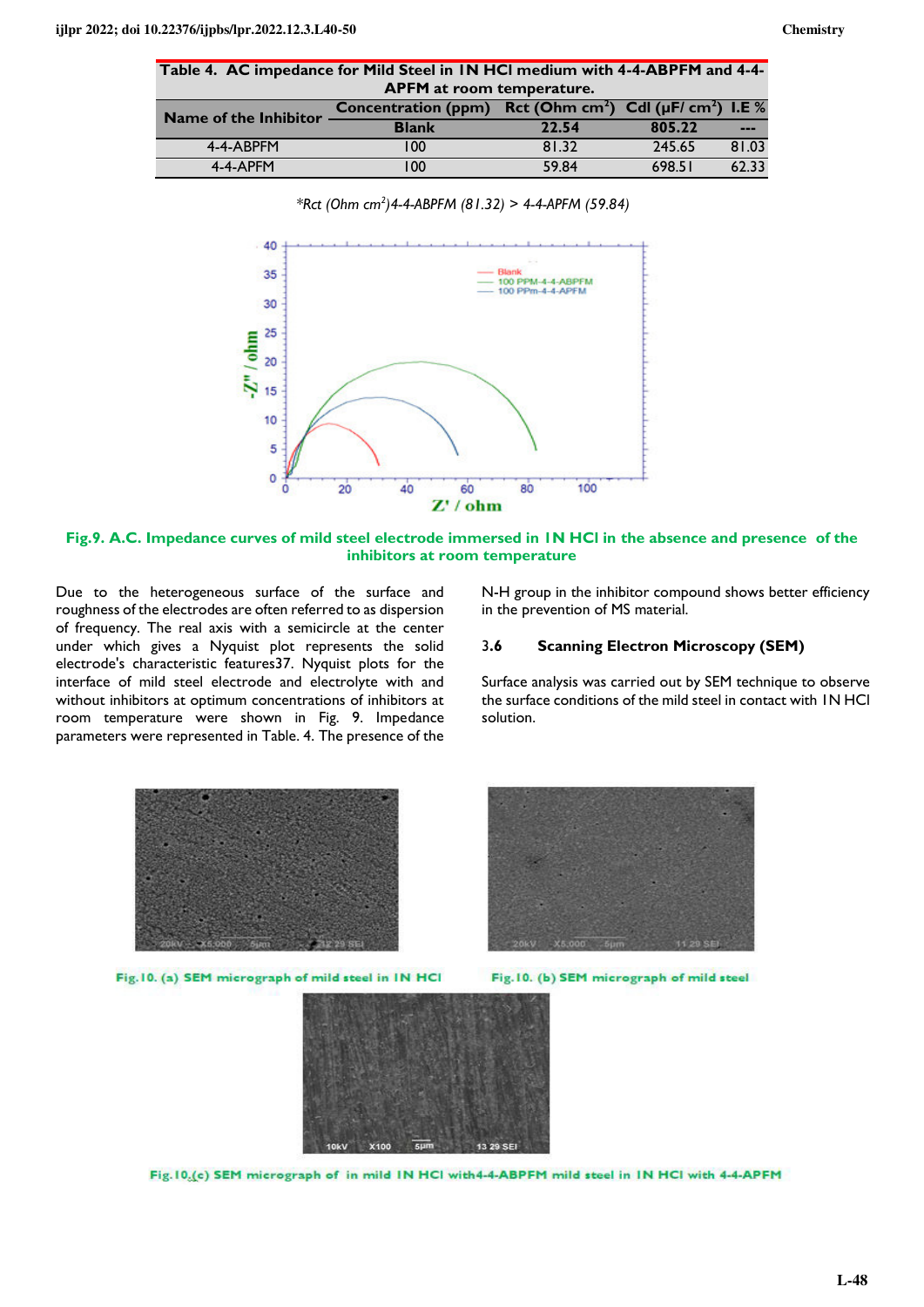The surface of mild steel specimens without and with 4-4- ABPFM and 4-4-APFM inhibitor concentration was immersed for 2 h at room temperature in the Scanning electron microscope (SEM) with the magnification shown in Fig. 10. (a,b and c). This result is due to the adsorption of inhibitor compounds around the pits. The inert film blocks the active site present on the mild steel surface<sup>38-40</sup>.

## **4 CONCLUSION**

The studied organic inhibitors act as excellent corrosion inhibitors for MS in 1N HCl. Investigated for their inhibition performances on mild steel corrosion in 1N HCl solution. The results of both gravimetric and electrochemical experiments showed that all the two compounds inhibit mild steel corrosion in 1N HCl solution and the inhibition efficiency increases with increasing concentration of the inhibitors. The EIS study reveals that the inhibitor functioned via adsorption on metal/solution interface. The potentiodynamic polarization measurements show that (4-4-ABPFM) and (4-4-ABPFM) act as a cathodic inhibitor. The adsorptions of inhibitors were found to follow the Langmuir adsorption isotherm. The results obtained by SEM micrographs. Further, corroborate the

### **8 REFERENCES**

- 1. De la Fuente D, Díaz I, Simancas J, Chico B, Morcillo M. Long-term atmospheric corrosion of mild steel. Corros Sci. 2011;53(2):604-17. doi: [10.1016/j.corsci.2010.10.007.](https://doi.org/10.1016/j.corsci.2010.10.007)
- 2. Ulaeto SB, Ekpe UJ, Chidiebere MA, Oguzie EE. Corrosion inhibition of mild steel in hydrochloric acid by acid extracts of Eichhorniacrassipes. Int J Mater Chem. 2012;2:158-64.
- 3. Sastri VS. Corrosion inhibitors principles and applications. New York: John Wiley and Sons; 1998.
- 4. Quraishi MA, Singh A, Singh VK, Yadav DK, Singh AK. Green approach to corrosion inhibition of mild steel in hydrochloric acid and sulphuric acid solutions by the extract of Murrayakoenigii leaves. Mater Chem Phys. 2010;122(1):114-22. doi: [10.1016/j.matchemphys.2010.02.066.](https://doi.org/10.1016/j.matchemphys.2010.02.066)
- 5. Caliskan N, Akbas E. Corrosion inhibition of austenitic stainless steel by some pyrimidine compounds in hydrochloric acid. Mater Corros. 2012;63(3):231-7. doi: [10.1002/maco.201005788.](https://doi.org/10.1002/maco.201005788)
- 6. Abd El-Maksoud SA, Fouda AS. Some pyridine derivatives as corrosion inhibitors for carbon steel in acidic medium. Mater Chem Phys. 2005;93(1):84-90. doi: [10.1016/j.matchemphys.2005.02.020.](https://doi.org/10.1016/j.matchemphys.2005.02.020)
- 7. Quraishi MA, Sharma HK. 4-amino-3-butyl-5 mercapto-l,2,4-triazole: a new corrosion inhibitor for mild steel in sulphuric acid. Mater Chem Phys. 2002;78:18-21.
- 8. Ramachandran G, Balamurugan R. Comparative study on mild steel in acidic medium using 5-Amino-2-chloro-3-picoline as inhibitor. Asian J Chem. 2018;30(4):917-9. doi: [10.14233/ajchem.2018.21153.](https://doi.org/10.14233/ajchem.2018.21153)
- 9. Venkatesan P, Anand B, Matheswaran P. Influence of formazan derivatives on corrosion inhibition of mild steel in hydrochloric acid medium. Chem. 2009;6(s1);Suppl 1:S438-44. doi: [10.1155/2009/507383.](https://doi.org/10.1155/2009/507383)
- 10. Bentiss F, Lebrini M, Lagrenée M. Thermodynamic characterization of metal dissolution and inhibitor adsorption processes in mild steel/2,5-bis(n-thienyl)- 1,3,4-thiadiazoles/ hydrochloric acid system. Corros

formation of protective film on the metal surface. The application of organic inhibitors to inhibit corrosion of mild steel.

### **5 ACKNOWLEDGEMENTS**

The Author expresses their sincere thanks to the Department of Chemistry, Government Arts College (Autonomous), Periyar University, Salem - 636007, Tamilnadu, India for providing the necessary facilities for the successful completion of this research work.

#### **6 AUTHORS CONTRIBUTION STATEMENT**

P. Singaravelu and N. Bhadusha conceptualized and gathered the data about this work. V. Dharmalingam these data and necessary inputs were given towards the designing of the manuscript. All authors discussed the methodology, results and contributed to the final manuscript.

# **7 CONFLICT OF INTEREST**

Conflict of interest declared none

Sci. 2005;47(12):2915-31. doi: [10.1016/j.corsci.2005.05.034.](https://doi.org/10.1016/j.corsci.2005.05.034)

- 11. Ansari KR, Quraishi MA, Singh A. Schiff's base of pyridyl substituted triazoles as new and effective corrosion inhibitors for mild steel in hydrochloric acid solution. Corros Sci. 2014;79:5-15. doi: [10.1016/j.corsci.2013.10.009.](https://doi.org/10.1016/j.corsci.2013.10.009)
- 12. verma C, Quraishi MA, Olasunkanmi LO, Ebenso EE. l -Proline-promoted synthesis of 2-amino-4 arylquinoline-3-carbonitriles as sustainable corrosion inhibitors for mild steel in 1 M HCl: experimental and computational studies. RSC Adv. 2015;5(104):85417- 30. doi: [10.1039/C5RA16982H.](https://doi.org/10.1039/C5RA16982H)
- 13. Obot IB, Macdonald DD, Gasem ZM. Density functional theory (DFT) as a powerful tool for designing new organic corrosion inhibitors. Part 1: An overview. Corros Sci. 2015;99:1-30. doi: [10.1016/j.corsci.2015.01.037.](https://doi.org/10.1016/j.corsci.2015.01.037)
- 14. El Azzouzi M, Aouniti A, Herrag L, Chetouani A, Elmsellem H, Hammouti B. Pharm Chem. 2015;7:12-24.
- 15. Morad MS, El-Dean AMK. 2,2′-Dithiobis(3-cyano-4,6 dimethylpyridine): A new class of acid corrosion inhibitors for mild steel. Corros Sci. 2006;48(11):3398- 412. doi: [10.1016/j.corsci.2005.12.006.](https://doi.org/10.1016/j.corsci.2005.12.006)
- 16. Ameer MA, Fekry AM. Inhibition effect of newly synthesized heterocyclic organic molecules on corrosion of steel in alkaline medium containing chloride. Int J Hydrogr Energy. 2010;35(20):11387-96. doi: [10.1016/j.ijhydene.2010.07.071.](https://doi.org/10.1016/j.ijhydene.2010.07.071)
- 17. Abd El-Maksoud SA, Fouda AS. Some pyridine derivatives as corrosion inhibitors for carbon steel in acidic medium. Mater Chem Phys. 2005;93(1):84-90. doi: [10.1016/j.matchemphys.2005.02.020.](https://doi.org/10.1016/j.matchemphys.2005.02.020)
- 18. Thomas JGN. Proceedings of the 5th European symposium on Corrosion Inhibitors. Ann. Universidad Ferrara; 1980. p. 453.
- 19. Abdallah M. Rhodanineazosulpha drugs as corrosion inhibitors for corrosion of 304 stainless steel in hydrochloric acid solution. Corros Sci. 2002;44(4):717- 28. doi: [10.1016/S0010-938X\(01\)00100-7.](https://doi.org/10.1016/S0010-938X(01)00100-7)